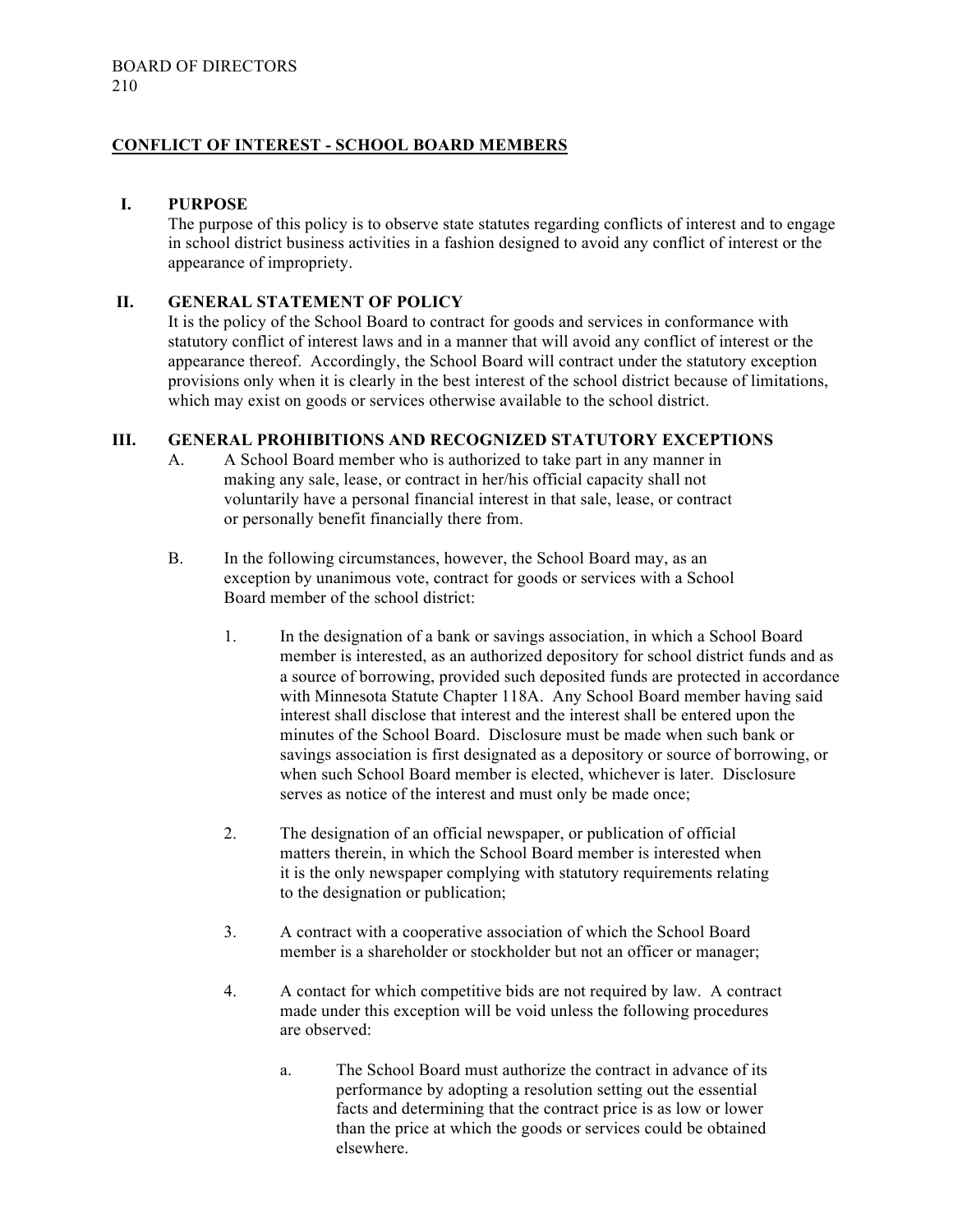- b. In the case of an emergency when the contract cannot be authorized in advance, payment of the claims must be authorized by a like resolution wherein the facts of the emergency are also stated.
- c. Before a claim is paid, the interested School Board member must file with the clerk of the School Board an affidavit stating:
	- (1) the name of the School Board member and the office held;
	- (2) an itemization of the goods or services furnished;
	- (3) the contract price;
	- (4) the reasonable value;
	- (5) the interest of the School Board member in the contract; and
	- (6) that, to the best of the School Board member's knowledge and belief, the contract price is as low as, or lower than, the price at which the goods or services could be obtained from other sources.
- 5. A School Board member may contract with the school district to provide construction materials or services, or both, when the sealed bid process is used. When the contract comes before the School Board for consideration, the interested School Board member may not vote on the contract.
- 6. A School Board member may rent space in a public facility at a rate commensurate with that paid by other members of the public.
- C. In the following circumstances, the School Board may, as an exception, by majority vote at a meeting where all School Board members are present, contract for services with a School Board member of the school district: A School Board member may be newly employed or may continue to be employed by the school district as an employee where there is a reasonable expectation on July 1, or at the time the contract is entered into or extended, that the amount to be earned by that School Board member under that contract or employment relationship, will not exceed \$8,000 in that fiscal year. If the School Board member does not receive majority approval to be initially employed or to continue in employment at a meeting where all School Board members are present, that employment must be immediately terminated and that School Board member will have no further rights to employment while serving as a School Board member in the school district.
- D. The School Board may contract with a class of school district employees, such as teachers or custodians, where the spouse of a School Board member is a member of the class of employees contracting with the School Board and the employee spouse receives no special monetary or other benefit that is substantially different from the benefits that other members of the class receive under the employment contract. In order for the School Board to invoke this exception, it must have a majority of disinterested School Board members vote to approve the contract, direct the School Board member spouse to abstain from voting to approve the contract, and publicly set out the essential facts of the contract at the meeting where the contract is approved.